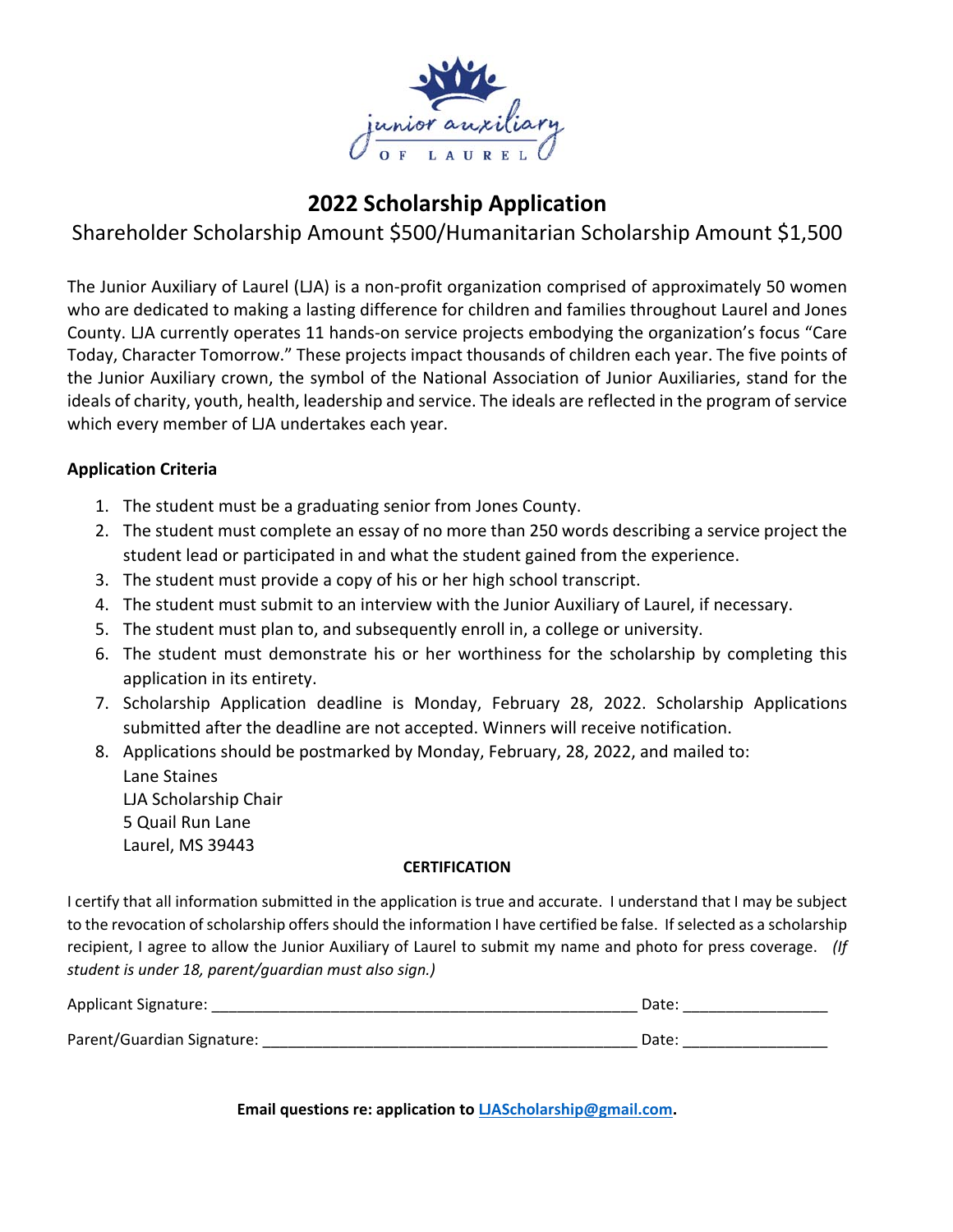#### **Student Information**

#### **Family Information**

| (If you live with someone other than Father or Mother) |  |  |
|--------------------------------------------------------|--|--|
|                                                        |  |  |
|                                                        |  |  |
|                                                        |  |  |

#### **Academic Performance**

Overall Grade Point Average: \_\_\_\_\_\_\_\_\_\_\_ (Simple GPA)

#### **Performance on National Test**

American College Test (ACT): Composite Score: \_\_\_\_\_\_\_\_\_\_\_\_ Date Taken: \_\_\_\_\_\_\_\_\_\_

#### **College Plans**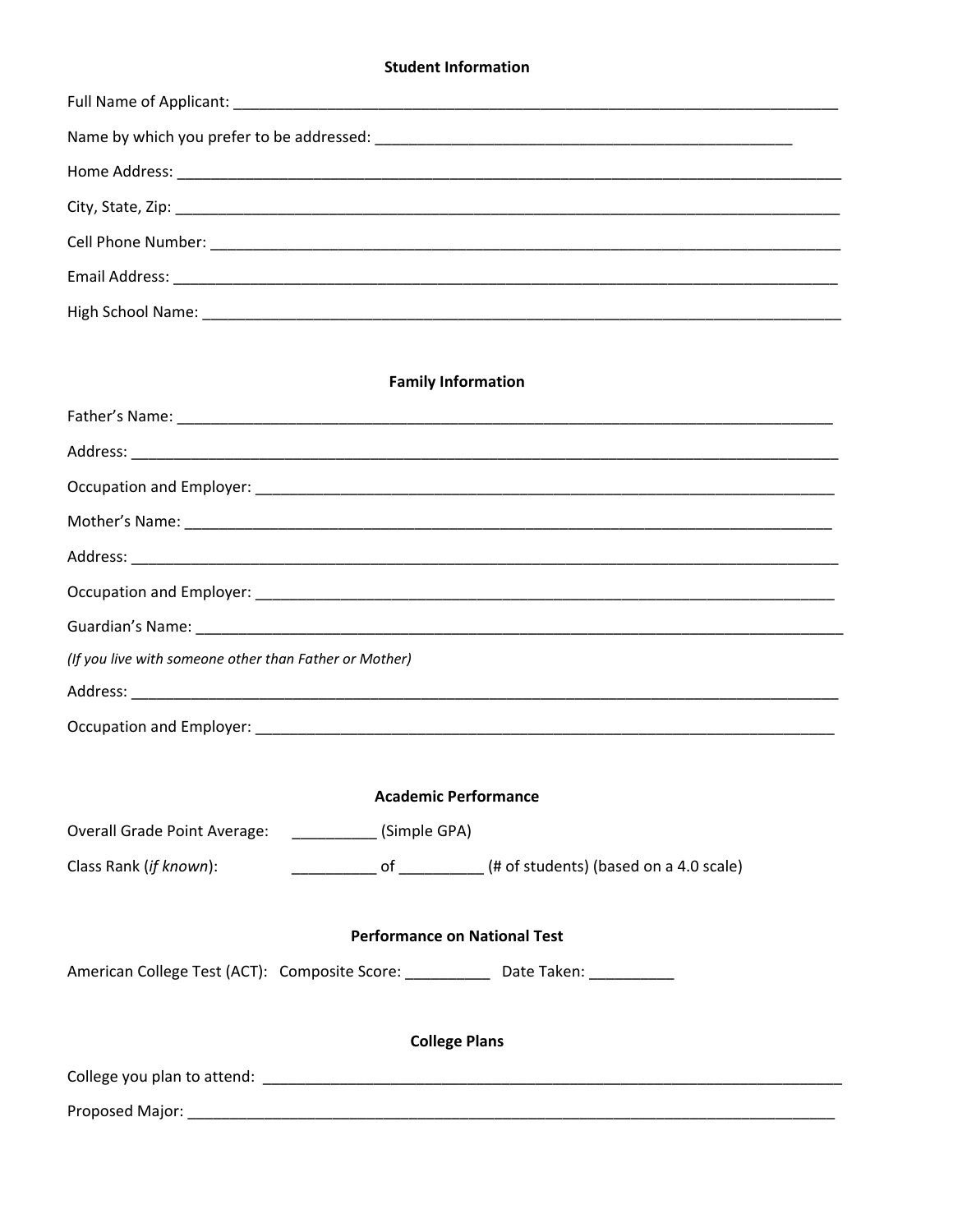#### **Financial Information**

| Total number of dependents in your family: __________               |                                                                                                     |                                    |
|---------------------------------------------------------------------|-----------------------------------------------------------------------------------------------------|------------------------------------|
|                                                                     | Number of dependent children who will be enrolled in college in 2022: _____________________________ |                                    |
|                                                                     | Please indicate your family income from last year's Federal income tax return: (check only one)     |                                    |
| $\frac{1}{2}$ \$0 to \$25,000                                       | $\frac{1}{2}$ \$25,001 to \$50,000                                                                  | $\frac{1}{2}$ \$50,001 to \$75,000 |
| ______\$75,001 to \$100,000                                         | Over \$100,001                                                                                      | Prefer not to say                  |
|                                                                     | List all other scholarships you have received at the time of this application:                      |                                    |
|                                                                     |                                                                                                     |                                    |
|                                                                     |                                                                                                     |                                    |
|                                                                     |                                                                                                     |                                    |
|                                                                     |                                                                                                     |                                    |
|                                                                     |                                                                                                     |                                    |
|                                                                     | <b>Personal Activities and Accomplishments</b>                                                      |                                    |
| Community and volunteer service:                                    |                                                                                                     |                                    |
|                                                                     |                                                                                                     |                                    |
|                                                                     |                                                                                                     |                                    |
|                                                                     |                                                                                                     |                                    |
|                                                                     |                                                                                                     |                                    |
|                                                                     |                                                                                                     |                                    |
| Academic honors and awards:                                         |                                                                                                     |                                    |
|                                                                     |                                                                                                     |                                    |
|                                                                     |                                                                                                     |                                    |
|                                                                     |                                                                                                     |                                    |
|                                                                     |                                                                                                     |                                    |
|                                                                     |                                                                                                     |                                    |
| Clubs and extracurricular activities, including any office(s) held: |                                                                                                     |                                    |
|                                                                     |                                                                                                     |                                    |
|                                                                     |                                                                                                     |                                    |
|                                                                     |                                                                                                     |                                    |
|                                                                     |                                                                                                     |                                    |